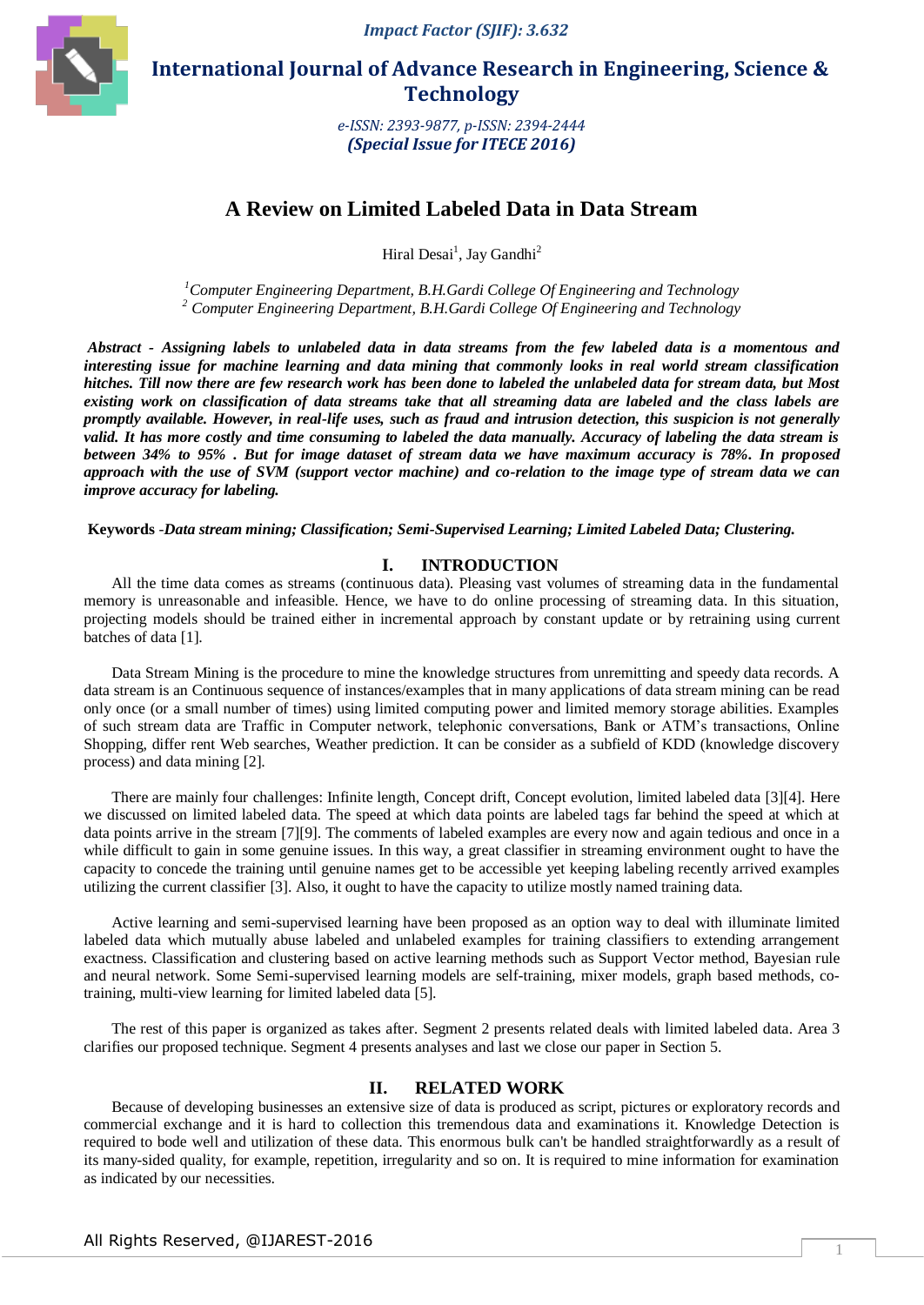# *International Journal of Advance Research in Engineering, Science & Technology (IJAREST) (Special Issue for ITECE 2016), e-ISSN:* 2393-9877*, print-ISSN:* 2394-2444

Mohammad et al [6] used fixed sized of ensemble classifier to classify the unlabeled data. Proposed model is assembled as micro-clusters utilizing semi-supervised clustering method and classification is performed with κ-nearest neighbor algorithm. Since it requires a fewer amount of labeled data. Proposed SmSCluster algorithm applied on 1600 records for botnet dataset and 1000 records for synthetic dataset with only 5 % labeled points.

Peipei li et al [7] proposed a semi-supervised classification algorithm REDLLA (Recurring concept Drifts and Limited Labeled data ) for data stream. REDLLA calculation name the unlabeled data with a clustering approach in the developing of a decision tree and reuse the unlabeled data consolidated with the marked data for split tests of current tree. Furthermore, it utilizes deviation between clusters to recognize new idea and repeating idea at leaves. It applied on both synthetic and real domain recurring concept drifting data. Time consumption of REDLLA algorithm is more. Still there were some challenges like instructions to decrease space consumption, how to alter the times of recurring concept drifts precisely and how to forecast obscure theories ahead of time.

Re-training semi-supervised approach used for enhancing the quality of classifier and also associated with unlabeled data to improve classification accuracy by Urjita thakar et al [8]. Another semi-supervised classifier has been composed which utilizes unlabeled information tests and K-means clustering calculation has been utilized to pick unlabeled examples and name them. These recently marked examples are utilized to re-prepare the classifier incrementally. Firstly, a beginning NN classifier is prepared utilizing some named tests. In parallel, K-means clustering is connected on unlabeled information of the complete dataset. At that point, their clustering marks are balanced by the classifier. The classifier translates the group for this and classifier appoints names to the bunches. The naming specimens whose marks given by the two systems are indistinguishable are decided to re-prepare the classifier and others are dealt with as pointless. Proposed calculation summed up for complete dataset rather than just a section. Improved accuracy of classification on synthetic dataset around 51% and on standard dataset around 37 %. One drawback is there that it increased the execution time.

For Online data stream classification and learning with limited labels using selective self-training semisupervised classification, an algorithm proposed by Loo Hui Ru et al[9]. Selective self-training method is applied to incrementally learn from both labeled and unlabeled data and the selection of data to be trained can be done as soon as the classification process is complete. Basically proposed method distributed into three portions: offline pre-training, online classification and learning, and cluster reduction. The ability of the proposed method to learn from limited labels is proven by achieving 95% average accuracy by using only 1% labeled data. They used Cambridge and KDD'99 dataset.

UI Jing et al[10] proposed an algorithm ECM-BDF to solve all four challenges of data stream. Firstly, a data stream is distributed into sequential chunks and a classification model is trained from each labeled data chunk. To address the infinite length and concept-drifting issue, a settled number of such models constitute an ensemble model E and consequent labeled pieces are utilized to redesign E. To manage the presence of novel classes and limited labeled instances issue, the model joins a novel class detection mechanism to distinguish the entry of a novel class without training E with labeled instances of that class. For the moment, unsupervised models are trained from unlabeled instances to provide useful constraints for *E*. An extended ensemble model *Ex* can be acquired with the constraints as feedback information, and then unlabeled instances can be classified more accurately by satisfying the maximum consensus of *Ex*.

Classification of satellite images with limited labeled data using SSEP( Semi-Supervised Ensemble Projection ) algorithm proposed by Wen Yang et al[11]. Take troupe of powerless preparing (WT) sets inspected from a Gaussian approximation of various element spaces. As data conveyed by a solitary WT set is very restricted, EP receives the thought of outfit realizing, which additionally plans to take in a troupe of classifiers with precision and assorted qualities. The extraction procedure of SSEP depends all in all picture, which is really a scene/object arrangement issue. Diverse classifiers were utilized to assess the elements. They adopted two typical supervised classifiers: LR and linear SVM.

For classification of remote sensing images, co-training semi supervised approach is proposed by Prem Shankar Singh Aydav et al[12]. Effectiveness of the proposed technique, tests have been performed on two diverse spectral perspectives of hyper spectral remote detecting pictures utilizing support vector machine as supervised classifier and semi-supervised fuzzy c-means as clustering technique. For more accurate result compare to traditional classification techniques. In Co-training technique there are using two classifier to train the labeled data. Just most sure specimens are utilized for training yet these examples may not be instructive. This technique achieved approximate 80 to 85% accuracy.

## **III. PROPOSED WORK**

We proposed a semi-supervised classification algorithm to label the unlabeled data and improving classification accuracy to get efficient classification of data. Classification with clustering technique used for classification of stream data. Firstly, all data divides into two perspective like if we consider the data of searching records we can divide into URL through searching and text searching. Other example of image data we can divide based on color and texture. After dividing the data clustering algorithm used for grouping. Train the classifier based on few labeled data and it applies on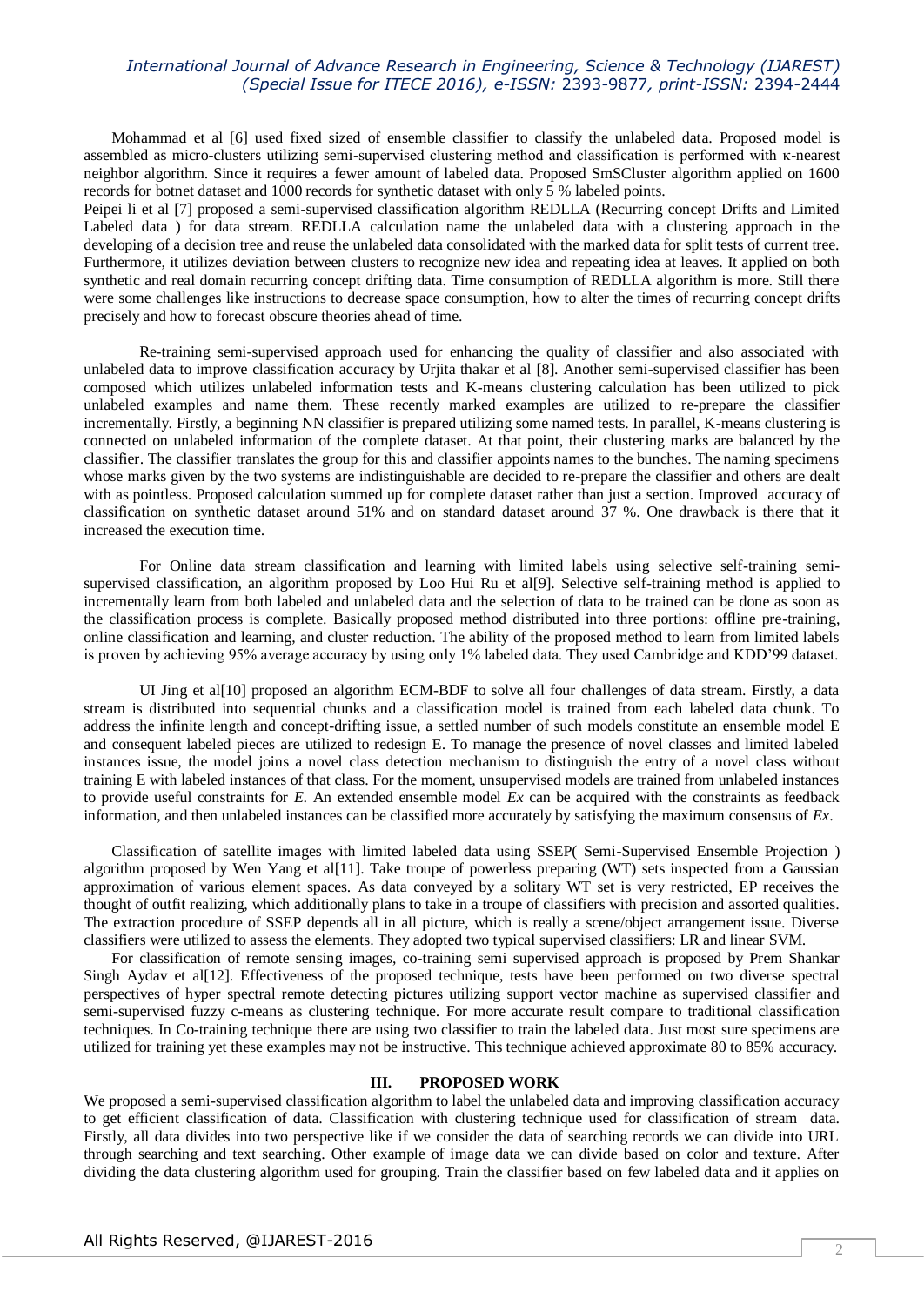# *International Journal of Advance Research in Engineering, Science & Technology (IJAREST) (Special Issue for ITECE 2016), e-ISSN:* 2393-9877*, print-ISSN:* 2394-2444

test dataset or unlabeled data for labeling data in iterative manner. On two perspective different classifiers or same classifier can used. Here in proposed algorithm use SVM Classifier with correlation coefficient to improve classification accuracy from 80%.



*Figure. 1 Flow of proposed algorithm*



In proposed approach dataset divided in to two parts or perspectives in step 1.1. From the few labeled data train the classifiers C1 and C2. Then on each perspective apples clustering algorithm for reducing the time complexity of classification in step 1.2. Now in each step from 1.3 to 1.11, iterations of labeled data procedures are there. Classify the unlabeled data using classifier C1 and classifier C2 in step 1.4 and 1.7 respectively. Most confident labeled data take as a training set from the analysis of data after applying classifiers on unlabeled data pool in step 1.5 and 1.8. Respectively in step 1.6 and 1.9 update the classifiers C1 and C2 with newly trained data. Till all unlabeled data not getting labeled iterations will going on and finally we get labeled data set in step 1.12.